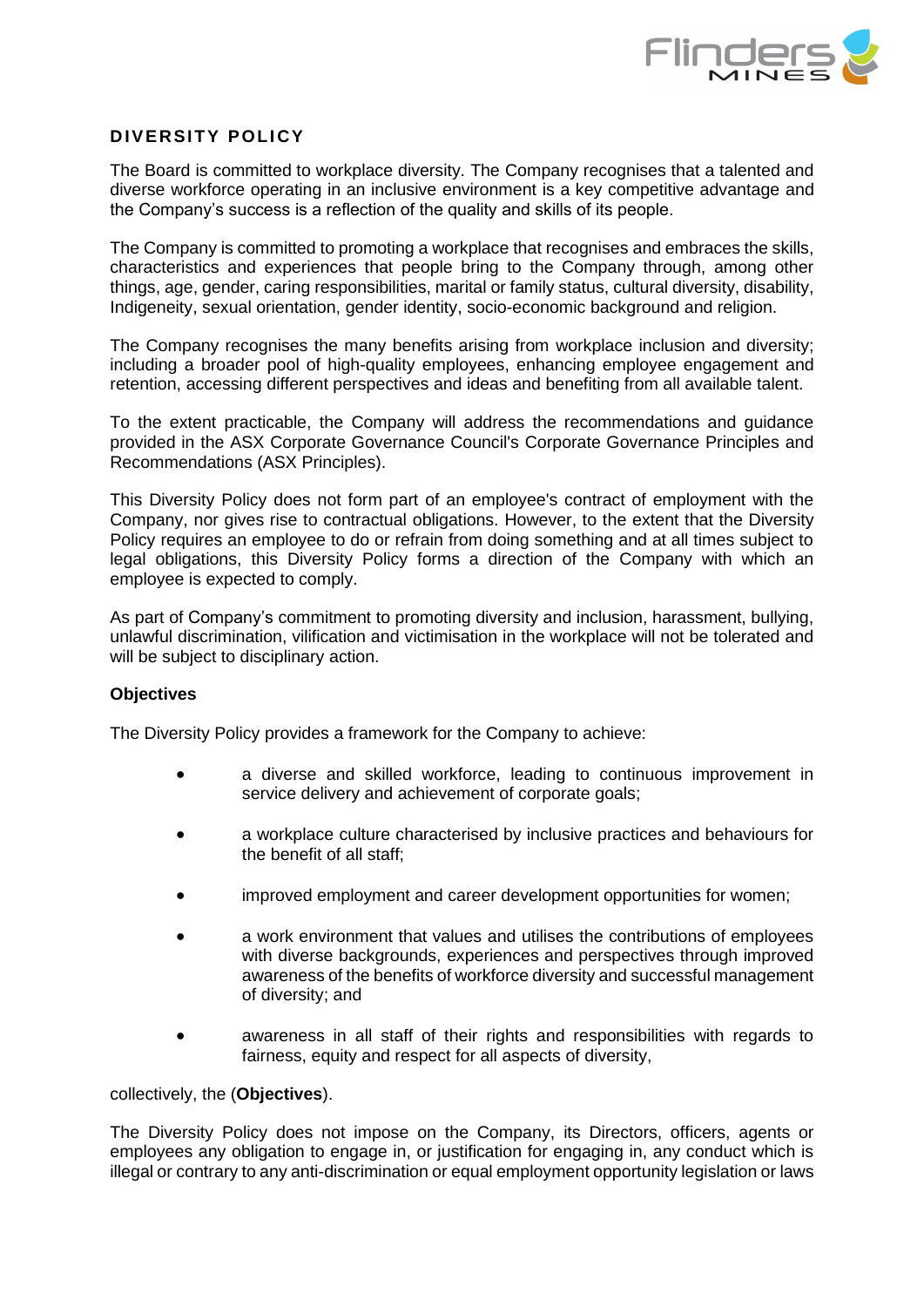in any State or Territory of Australia or of any foreign jurisdiction.

## **The Board's Commitment**

The Board is committed to workplace diversity, with a particular focus on supporting the representation of women at the senior level of the Company and on the Board.

The Nominations and Remuneration Committee is responsible for developing measurable objectives and strategies to meet the Objectives of the Diversity Policy, including for achieving gender diversity (**Measurable Objectives**) and monitoring the progress of the Measurable Objectives through the monitoring, evaluation and reporting mechanisms listed below.

The Nominations and Remuneration Committee will conduct all Board appointment processes in a manner that promotes gender diversity, including establishing a structured approach for identifying a pool of candidates, using external experts where necessary.

## **Strategies**

The Company's diversity strategies include:

- recruiting from a diverse pool of candidates for all positions, including senior management and the Board;
- reviewing succession plans to ensure an appropriate focus on diversity;
- identifying specific factors to take account of in recruitment and selection processes to encourage diversity;
- developing programs to develop a broader pool of skilled and experienced senior management and Board candidates, including, workplace development programs, mentoring programs and targeted training and development;
- developing a culture which takes account of domestic responsibilities of employees, and adopting flexible working practices to assist employees to meet those domestic responsibilities;
- providing opportunities for employees on extended parental leave to maintain their connection to the Company; and
- any other strategies the Board or Nominations and Remuneration Committee develops from time to time.

## **Monitoring and Evaluation**

The Board will monitor the scope and currency of this policy.

The Managing Director (or equivalent) is responsible for implementing, monitoring and reporting on the Measurable Objectives as established by the Nominations and Remuneration Committee.

The Measurable Objectives will be included in the annual key performance indicators for the Managing Director (or equivalent) and senior executives.

In addition, the Board will review progress against the Measurable Objectives as a key performance indicator in its annual performance assessment.